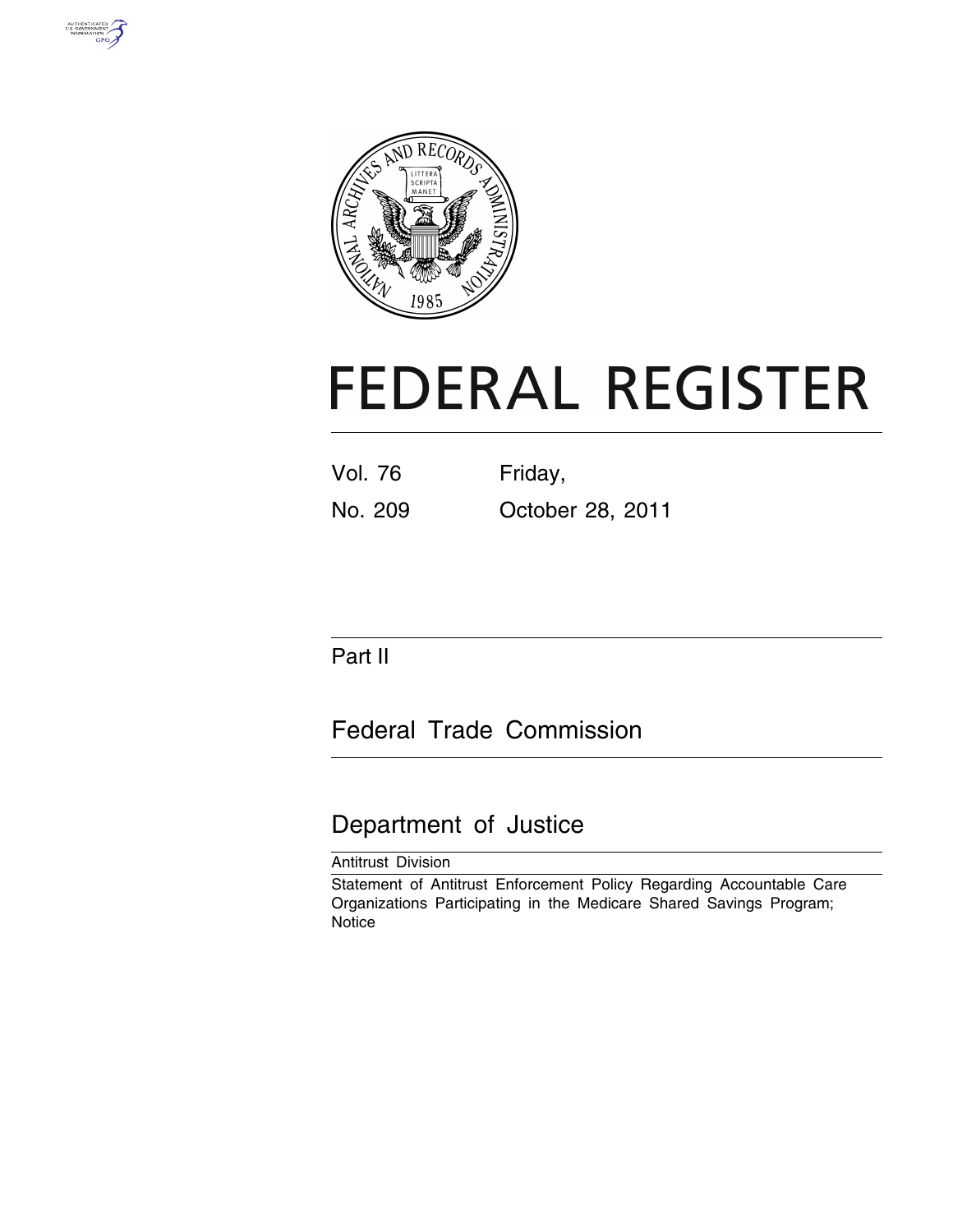#### **FEDERAL TRADE COMMISSION**

#### **DEPARTMENT OF JUSTICE**

#### **Antitrust Division**

#### **Statement of Antitrust Enforcement Policy Regarding Accountable Care Organizations Participating in the Medicare Shared Savings Program**

### **AGENCIES:** FTC, DOJ.

**ACTION:** Final Policy Statement.

**SUMMARY:** The FTC and DOJ (the ''Agencies'') are issuing the final *Statement of Antitrust Enforcement Policy Regarding Accountable Care Organizations Participating in the Medicare Shared Savings Program* (the ''Policy Statement'') in conjunction with the final rule issued today by the Centers for Medicare and Medicaid Services (''CMS'') under Section 3022 of the Affordable Care Act (the Patient Protection and Affordable Care Act, Public Law 111–48, 124 Stat. 119 (2010), and the Health Care and Education Reconciliation Act of 2010, Public Law 111–52, 124 Stat. 1029 (2010)).

The final Policy Statement differs from the proposed Policy Statement issued earlier this year, 76 FR 21,894 (Apr. 19, 2011), in two significant respects. First, the entire final Policy Statement—with the exception of the voluntary expedited antitrust review applies to all collaborations among otherwise independent providers and provider groups that are eligible and intend, or have been approved, to participate in the Medicare Shared Savings Program (the ''Shared Savings Program''); its applicability is no longer limited to those collaborations formed after March 23, 2010, the date on which the Patient Protection and Affordable Care Act was enacted. Second, because the Shared Savings Program final rule will no longer require a mandatory antitrust review for certain collaborations as a condition of entry into the Shared Savings Program, the final Policy Statement no longer contains provisions relating to mandatory antitrust review. However, as discussed in the final rule, the Agencies will continue to protect competition in markets served by accountable care organizations (''ACOs'') that participate in the Shared Savings Program, aided by data and information from CMS that will assist the Agencies in monitoring the competitive effects of ACOs. Specifically, CMS will provide the Agencies with aggregate claims data regarding allowed charges and fee-forservice payments for all ACOs accepted

into the Shared Savings Program and also with copies of all of the applications to the Shared Savings Program of ACOs formed after March 23, 2010. The Agencies will vigilantly monitor complaints about an ACO's formation or conduct and take whatever enforcement action may be appropriate. Additionally, upon request, the Agencies will provide an expedited 90 day review for newly formed ACOs that wish to obtain additional antitrust guidance.

#### **SUPPLEMENTARY INFORMATION:**

#### **Statement of Antitrust Enforcement Policy Regarding Accountable Care Organizations Participating in the Medicare Shared Savings Program**

#### *I. Introduction*

The Patient Protection and Affordable Care Act and the Health Care and Education Reconciliation Act of 2010 (collectively, the ''Affordable Care Act'') seek to improve the quality and reduce the costs of health care services in the United States by, among other things, encouraging physicians, hospitals, and other health care providers to become accountable for a patient population through integrated health care delivery systems.1 One delivery system reform is the Affordable Care Act's Medicare Shared Savings Program (the ''Shared Savings Program''), which promotes the formation and operation of Accountable Care Organizations (''ACOs'' 2) to serve Medicare fee-for-service beneficiaries.3 Under this provision, ''groups of providers of services and suppliers meeting criteria specified by the [Department of Health and Human Services] Secretary may work together to manage and coordinate care for Medicare fee-for-service beneficiaries through an [ACO].'' 4 An ACO may share in some portion of any savings it creates if the ACO meets certain quality performance standards established by the Secretary of Health and Human Services through the Centers for Medicare and Medicaid Services (''CMS''). The Affordable Care Act requires an ACO that wishes to participate in the Shared Savings Program to enter into an agreement with CMS for not less than three years.<sup>5</sup>

Recent commentary suggests that some health care providers are likely to create and participate in ACOs that serve both Medicare beneficiaries and commercially insured patients.6 The Federal Trade Commission and the Antitrust Division of the Department of Justice (the ''Agencies'') recognize that ACOs may generate opportunities for health care providers to innovate in both the Medicare and commercial markets and achieve for many other consumers the benefits Congress intended for Medicare beneficiaries through the Shared Savings Program. Therefore, to maximize and foster opportunities for ACO innovation and better health for patients, the Agencies wish to clarify their antitrust enforcement policy regarding collaborations among independent providers that seek to become ACOs in the Shared Savings Program. The Agencies recognize that not all such ACOs are likely to benefit consumers, and under certain conditions ACOs could reduce competition and harm consumers through higher prices or lower quality of care. Thus, the antitrust analysis of ACO applicants to the Shared Savings Program seeks to protect both Medicare beneficiaries and commercially insured patients from potential anticompetitive harm while allowing ACOs the opportunity to achieve significant efficiencies.

To achieve these goals, the Agencies have developed this *Statement of Antitrust Enforcement Policy Regarding Accountable Care Organizations Participating in the Medicare Shared Savings Program* (the ''Policy Statement''). The Policy Statement is intended to ensure that health care providers have the antitrust clarity and guidance needed to form procompetitive ACOs that participate in both the Medicare and commercial markets. The Policy Statement describes (1) the ACOs to which the Policy Statement will apply; 7 (2) when the Agencies will apply rule of reason treatment to those ACOs; (3) an antitrust safety zone; and (4) additional antitrust guidance for ACOs that are outside the safety zone, including a voluntary expedited

<sup>1</sup>Health Care and Education Reconciliation Act of 2010, Public Law 111–52, 124 Stat. 1029 (2010); Patient Protection and Affordable Care Act, Public Law 111–48, 124 Stat. 119 (2010).

<sup>2</sup>As used in this document, ''ACO'' refers to Accountable Care Organizations under the Medicare Shared Savings Program, which also may operate in commercial markets. Patient Protection and Affordable Care Act 3022, 124 Stat. at 395–99. 3 *Id.* 

<sup>4</sup> *Id.* at 395.

<sup>5</sup> *Id.* at 396.

<sup>6</sup>Fed. Trade Comm'n & Dep't of Health and Human Serv., Workshop Regarding Accountable Care Organizations, and Implications Regarding Antitrust, Physician Self-Referral, Anti-Kickback, and Civil Monetary Penalty (CMP) Laws (Oct. 5, 2010).

<sup>7</sup>The analytical principles underlying the Policy Statement also would apply to various ACO initiatives undertaken by the Innovation Center within CMS as long as those ACOs are substantially clinically or financially integrated.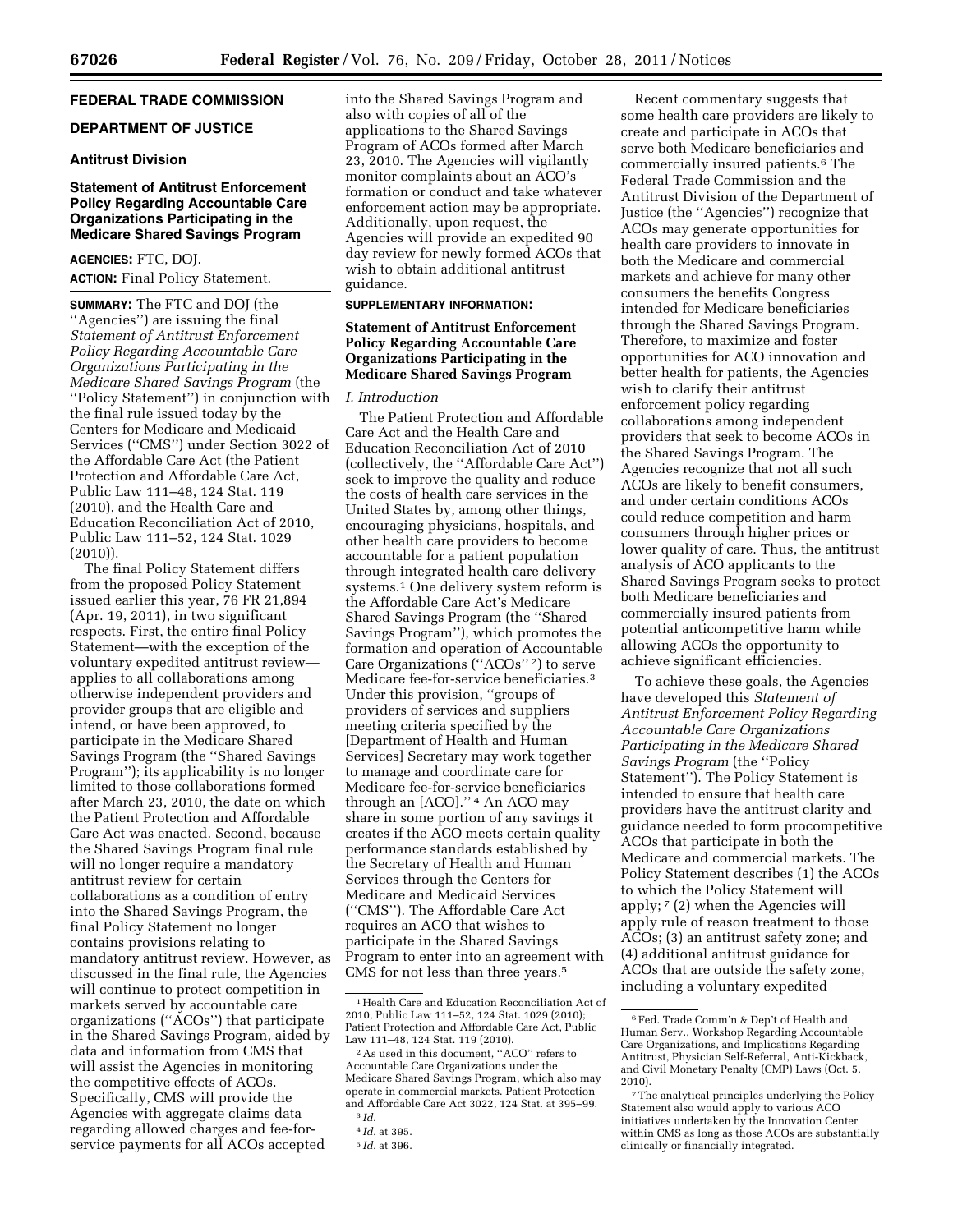antitrust review process for newly formed ACOs.8

#### *II. Applicability of the Policy Statement*

The Policy Statement applies to collaborations among otherwise independent providers and provider groups 9 that are eligible and intend, or have been approved, to participate in the Shared Savings Program. For ease of reference, the Policy Statement refers to such collaborations as ACOs, although they may not yet have been approved to participate as ACOs in the Shared Savings Program. The Policy Statement refers to the otherwise independent providers and provider groups that constitute the ACO as ACO participants.10 The Policy Statement does not apply to mergers. Merger transactions, including transactions that meet the criteria set forth in Section 1.3 of the *Antitrust Guidelines for Collaborations Among Competitors,*11 will be evaluated under the Agencies' *Horizontal Merger Guidelines.*12 The Policy Statement also does not apply to single, fully integrated entities.

#### *III. The Agencies Will Apply Rule of Reason Analysis to ACOs That Meet Certain Conditions*

The antitrust laws treat naked pricefixing and market-allocation agreements among competitors as per se illegal. Joint price agreements among competing health care providers are evaluated under the rule of reason, however, if the providers are financially or clinically integrated and the agreement is reasonably necessary to accomplish the procompetitive benefits of the integration.

A rule of reason analysis evaluates whether the collaboration is likely to have anticompetitive effects and, if so,

10An ACO participant can be an independent physician solo practice, a fully integrated physician group practice, an inpatient facility, or an outpatient facility. The Policy Statement's definition of ACO participant may differ from CMS's use of the term.

11Collaboration Guidelines, *supra* note 9, 1.3.

12U.S. Dep't of Justice & Fed. Trade Comm'n, Horizontal Merger Guidelines (rev. ed. 2010), *available at [http://www.justice.gov/atr/public/](http://www.justice.gov/atr/public/guidelines/hmg-2010.pdf) [guidelines/hmg-2010.pdf.](http://www.justice.gov/atr/public/guidelines/hmg-2010.pdf)* 

whether the collaboration's potential procompetitive efficiencies are likely to outweigh those effects. The greater the likely anticompetitive effects, the greater the likely efficiencies must be for the collaboration to pass muster under the antitrust laws. The Agencies have articulated the standards for both financial and clinical integration in various policy statements, speeches, business reviews, and advisory opinions. For example, the Agencies' *Statements of Antitrust Enforcement Policy in Health Care* (the ''Health Care Statements'') explain that where participants in physician or multiprovider joint ventures have agreed to share substantial financial risk as defined in the Health Care Statements, their risk-sharing arrangement generally establishes both an overall efficiency goal for the venture and the incentives for the participants to meet that goal.13 Accordingly, the setting of price is integral to the venture's use of such an arrangement and therefore warrants evaluation under the rule of reason.14 The Health Care Statements provide examples of financial risk-sharing arrangements that can satisfy this standard, but also recognize that other acceptable financial risk-sharing arrangements might develop.15

The Health Care Statements further explain that provider joint ventures also may involve clinical integration sufficient to ensure that the venture is likely to produce significant efficiencies.16 Clinical integration can be evidenced by the joint venture implementing an active and ongoing program to evaluate and modify practice patterns by the venture's providers and to create a high degree of interdependence and cooperation among the providers to control costs and ensure quality.17 Federal Trade Commission staff advisory opinions discuss evidence that appears sufficient to demonstrate clinical integration in specific factual circumstances.18

The Affordable Care Act provides that CMS may approve ACOs that meet

17*See,* e.g., Christine A. Varney, Assistant Attorney Gen., Antitrust Div., U.S. Dep't of Justice, Antitrust and Healthcare at 12 (May 24, 2010), *available at [http://www.justice.gov/atr/public/](http://www.justice.gov/atr/public/speeches/258898.pdf) [speeches/258898.pdf.](http://www.justice.gov/atr/public/speeches/258898.pdf)* 

18*See* Fed. Trade Comm'n, Advisory Opinions (1982–2010), available at *[http://www.ftc.gov/bc/](http://www.ftc.gov/bc/healthcare/industryguide/advisory.htm#2010) [healthcare/industryguide/advisory.htm#2010.](http://www.ftc.gov/bc/healthcare/industryguide/advisory.htm#2010)* 

certain eligibility criteria, including (1) a formal legal structure that allows the ACO to receive and distribute payments for shared savings; (2) a leadership and management structure that includes clinical and administrative processes; (3) processes to promote evidence-based medicine and patient engagement; (4) reporting on quality and cost measures; and (5) coordinated care for beneficiaries.19 CMS has further defined these eligibility criteria through regulations.20

By contrast, the Agencies have not previously listed specific criteria required to establish clinical integration, but instead have responded to detailed proposals from health care providers who have decided on specific ways to integrate their health care delivery systems to improve quality and lower costs.21 The Agencies have chosen to avoid prescribing how clinical integration should take place. Nonetheless, the Agencies recognize that health care providers seeking to create ACOs in the context of the Shared Savings Program could benefit from additional antitrust guidance in evaluating whether an ACO that satisfies the CMS eligibility criteria could be subject to an antitrust investigation and potential challenge as engaging in per se illegal conduct.

The Agencies have determined that CMS's eligibility criteria are broadly consistent with the indicia of clinical integration that the Agencies previously set forth in the Health Care Statements and identified in the context of specific proposals for clinical integration from health care providers.<sup>22</sup> The Agencies also have determined that organizations meeting the eligibility requirements for the Shared Savings Program are reasonably likely to be bona fide arrangements intended to improve the quality, and reduce the costs, of providing medical and other health care

20Medicare Program; Medicare Shared Savings Program: Accountable Care Organizations, 42 CFR part 425 (2011) [hereinafter CMS ACO Rule].

21*See generally* FTC Staff Advisory Opinions (2002–Present), *available at [http://www.ftc.gov/bc/](http://www.ftc.gov/bc/healthcare/industryguide/opinionguidance.htm)  [healthcare/industryguide/opinionguidance.htm;](http://www.ftc.gov/bc/healthcare/industryguide/opinionguidance.htm) see also* U.S. Dep't of Justice & Fed. Trade Comm'n, Improving Health Care: Another Dose of Competition ch. 2 at 34–41 (July 2004), *available at [http://www.ftc.gov/reports/healthcare/](http://www.ftc.gov/reports/healthcare/040723healthcarerpt.pdf) [040723healthcarerpt.pdf.](http://www.ftc.gov/reports/healthcare/040723healthcarerpt.pdf)* 

22 *Id. See also, e.g.,* TriState Health Partners, Inc. Advisory Opinion from FTC Staff (Apr. 13, 2009) (evaluating TriState Health Partners' proposal and stating that, if implemented as proposed, FTC staff would not recommend that the Commission challenge the proposed program), *available at [http://www.ftc.gov/os/closings/staff/](http://www.ftc.gov/os/closings/staff/090413tristateaoletter.pdf) [090413tristateaoletter.pdf.](http://www.ftc.gov/os/closings/staff/090413tristateaoletter.pdf)* 

<sup>8</sup>The Policy Statement provides guidance to assist ACOs in determining whether they are likely to present competitive concerns. It does not reflect the full analysis that the Agencies may use in evaluating ACOs or any other transaction or course of conduct. ''Newly formed ACOs'' are defined *infra*  at note 23.

<sup>9</sup>A ''collaboration'' comprises an agreement or set of agreements, other than merger agreements, among otherwise independent entities jointly to engage in economic activity, and the resulting economic activity. U.S. Dep't of Justice & Fed. Trade Comm'n, Antitrust Guidelines for Collaborations Among Competitors 1.1 (2000) [hereinafter Collaboration Guidelines], *available at [http://www.ftc.gov/os/2000/04/ftcdojguidelines.pdf.](http://www.ftc.gov/os/2000/04/ftcdojguidelines.pdf)* 

<sup>13</sup>U.S. Dep't of Justice & Fed. Trade Comm'n, Statements of Antitrust Enforcement Policy in Health Care, Statements 8 and 9 (1996) [hereinafter Health Care Statements], *available at [http://](http://www.ftc.gov/reports/hlth3s.pdf) [www.ftc.gov/reports/hlth3s.pdf.](http://www.ftc.gov/reports/hlth3s.pdf)* 

<sup>14</sup> *Id.* 

<sup>15</sup> *Id.* 

<sup>16</sup> *Id.* 

<sup>19</sup>Patient Protection and Affordable Care Act, Public Law 111–48, 3022, 124 Stat. 119, 395–99 (2010).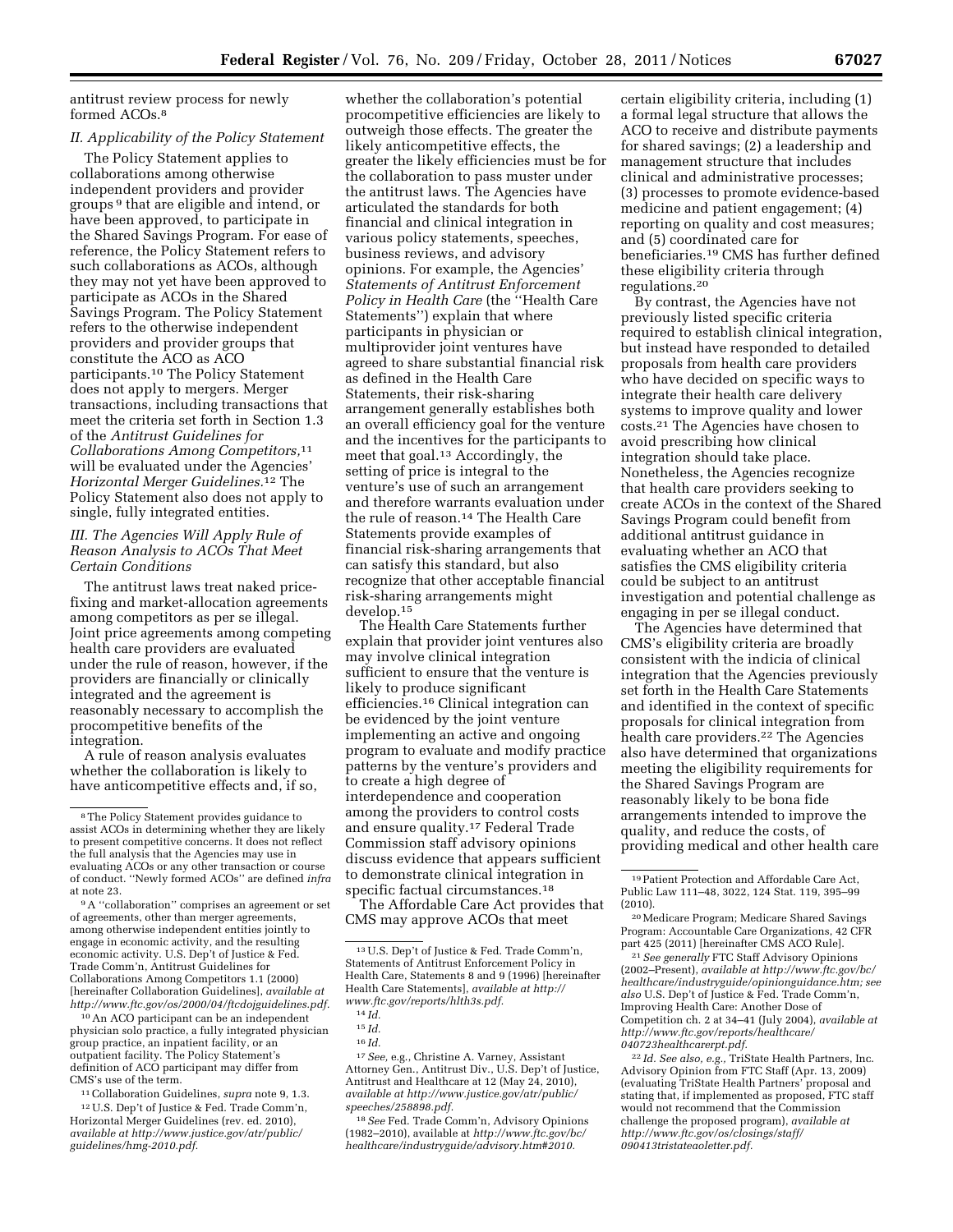services through their participants' joint efforts.

To assess whether an ACO has improved quality and reduced costs to Medicare, CMS will collect and evaluate cost, utilization, and quality metrics relating to each ACO's performance in the Shared Savings Program. The results of this monitoring will help the Agencies determine whether the CMS eligibility criteria have required a sufficient level of clinical integration to produce cost savings and quality improvements, and may help inform the Agencies' future analysis of ACOs and other provider organizations.

In light of CMS's eligibility criteria, and its monitoring of each ACO's results, the Agencies will treat joint negotiations with private payers as reasonably necessary to an ACO's primary purpose of improving health care delivery, and will afford rule of reason treatment to an ACO that meets CMS's eligibility requirements for, and participates in, the Shared Savings Program and uses the same governance and leadership structures and clinical and administrative processes it uses in the Shared Savings Program to serve patients in commercial markets. The Agencies further note that CMS's regulations allow an ACO to propose alternative ways to establish clinical management and oversight of the ACO, and the Agencies are willing to consider other proposals for clinical integration as well.

#### *IV. The Agencies' Antitrust Analysis of ACOs That Meet CMS Eligibility Criteria*

The following Sections provide additional antitrust guidance for ACOs that are eligible and intend, or have been approved, to participate in the Shared Savings Program, including those ACOs that also plan to operate in the commercial market. Section A sets forth a safety zone for certain ACOs that are highly unlikely to raise significant competitive concerns and, therefore, will not be challenged by the Agencies under the antitrust laws, absent extraordinary circumstances.

The Agencies emphasize that ACOs outside the safety zone may be procompetitive and legal. An ACO that does not impede the functioning of a competitive market will not raise competitive concerns. The creation of a safety zone reflects the view that ACOs that fall within the safety zone are highly unlikely to raise significant competitive concerns; it does not imply that ACOs outside the safety zone necessarily present competitive concerns.

Section B offers options for ACOs that seek additional antitrust guidance. It

describes certain conduct all ACOs generally should avoid, other conduct that ACOs with high Primary Service Area (''PSA'') shares or other possible indicia of market power may wish to avoid, and the process by which a newly formed ACO 23 may obtain a voluntary expedited antitrust review.

A. The Antitrust Safety Zone for ACOs in the Shared Savings Program

This Section sets forth an antitrust safety zone for ACOs that meet the CMS eligibility criteria for and intend, or have been approved, to participate in the Shared Savings Program and are highly unlikely to raise significant competitive concerns. The Agencies will not challenge ACOs that fall within the safety zone, absent extraordinary circumstances.24

To determine whether it falls within the safety zone, an ACO should evaluate the ACO's share of services in each ACO participant's PSA. Although a PSA does not necessarily constitute a relevant antitrust geographic market, it nonetheless serves as a useful screen for evaluating potential competitive effects.

The Policy Statement focuses on PSA shares for three major categories of services: physician specialties, major diagnostic categories (''MDCs'') for inpatient facilities, and outpatient categories, as defined by CMS, for outpatient facilities.25 Although these services are useful in evaluating potential anticompetitive effects, they do not necessarily constitute relevant antitrust product markets. The Appendix to the Policy Statement describes how to calculate an ACO's shares of these services in the relevant PSAs, identifies data sources available for these calculations, and provides illustrative examples.26

For an ACO to fall within the safety zone, independent ACO participants

24Extraordinary circumstances could include, for example, ACO participants engaging in collusion or improper exchanges of price information or other competitively sensitive information with respect to their sale of competing services outside the ACO. *See infra* IV(B)(1)(a).

26The ACO may send questions regarding PSA share calculations to *aco*\_*psa*\_*[questions@ftc.gov.](mailto:aco_psa_questions@ftc.gov)* 

that provide the same service (a ''common service'') must have a combined share of 30 percent or less of each common service in each participant's PSA, wherever two or more ACO participants provide that service to patients from that PSA.27 As noted above, a service is defined as a primary specialty for physicians, an MDC for inpatient facilities, or an outpatient category for outpatient facilities. The PSA for each participant is defined as ''the lowest number of postal zip codes from which the [ACO participant] draws at least 75 percent of its [patients],'' 28 separately for all physician, inpatient, or outpatient services. Thus, for purposes of determining whether the ACO is eligible for the safety zone, each independent physician solo practice, each fully integrated physician group practice, each inpatient facility (even if part of a hospital system), and each outpatient facility will have its own PSA. In addition, each inpatient facility hospital will have separate PSAs for its (1) inpatient services, (2) outpatient services, and (3) physician services provided by its physician employees, if any.29

As described below, the availability of the PSA safety zone differs in some cases depending on whether an ACO participant is exclusive or non-exclusive to the ACO. To participate in an ACO on a non-exclusive basis, a participant must be allowed to contract with private payers through entities other than the ACO, including contracting individually or through other ACOs or analogous collaborations. The ACO must be nonexclusive in fact and not just in name. Exclusivity may be present explicitly or implicitly, formally or informally, through a written or de facto agreement as shown by conduct.30

*Hospitals and Ambulatory Surgical Centers.* Any hospital or ambulatory surgery center ("ASC") participating in

28Medicare Program: Physicians' Referrals to Health Care Entities With Which They Have Financial Relationships (Phase II), 69 FR 16,094 (Mar. 26, 2004).

29*See* Appendix to the Policy Statement. 30The Health Care Statements further explain the indicia of non-exclusivity that the Agencies consider relevant to this evaluation. Health Care Statements, *supra* note 13, at 66–67.

<sup>23</sup> ''Newly formed ACOs'' are those ACOs that, as of March 23, 2010, the date on which the Patient Protection and Affordable Care Act was enacted, had not yet signed or jointly negotiated any contracts with private payers, and have not yet participated in the Shared Savings Program. Patient Protection and Affordable Care Act, Public Law 111–48, 124 Stat. 119 (2010). An ACO is not newly formed if it comprises only the same, or a subset of the same, providers that signed or jointly negotiated contracts with private payers on or before March 23, 2010.

<sup>25</sup>The Policy Statement does not apply to other types of providers (e.g., clinical laboratories or nursing homes). Nonetheless, the Agencies recognize that those providers may participate in ACOs.

<sup>27</sup>Thus, if two otherwise independent physician group practices form an ACO and each includes cardiologists and oncologists, each physician group practice would be an independent participant in the ACO, and cardiology and oncology would be common services. If, on the other hand, one physician group practice consists only of cardiologists and the other only of oncologists, then there would be no common services and the ACO would fall within the safety zone regardless of its share, subject to the dominant participant limitation described below.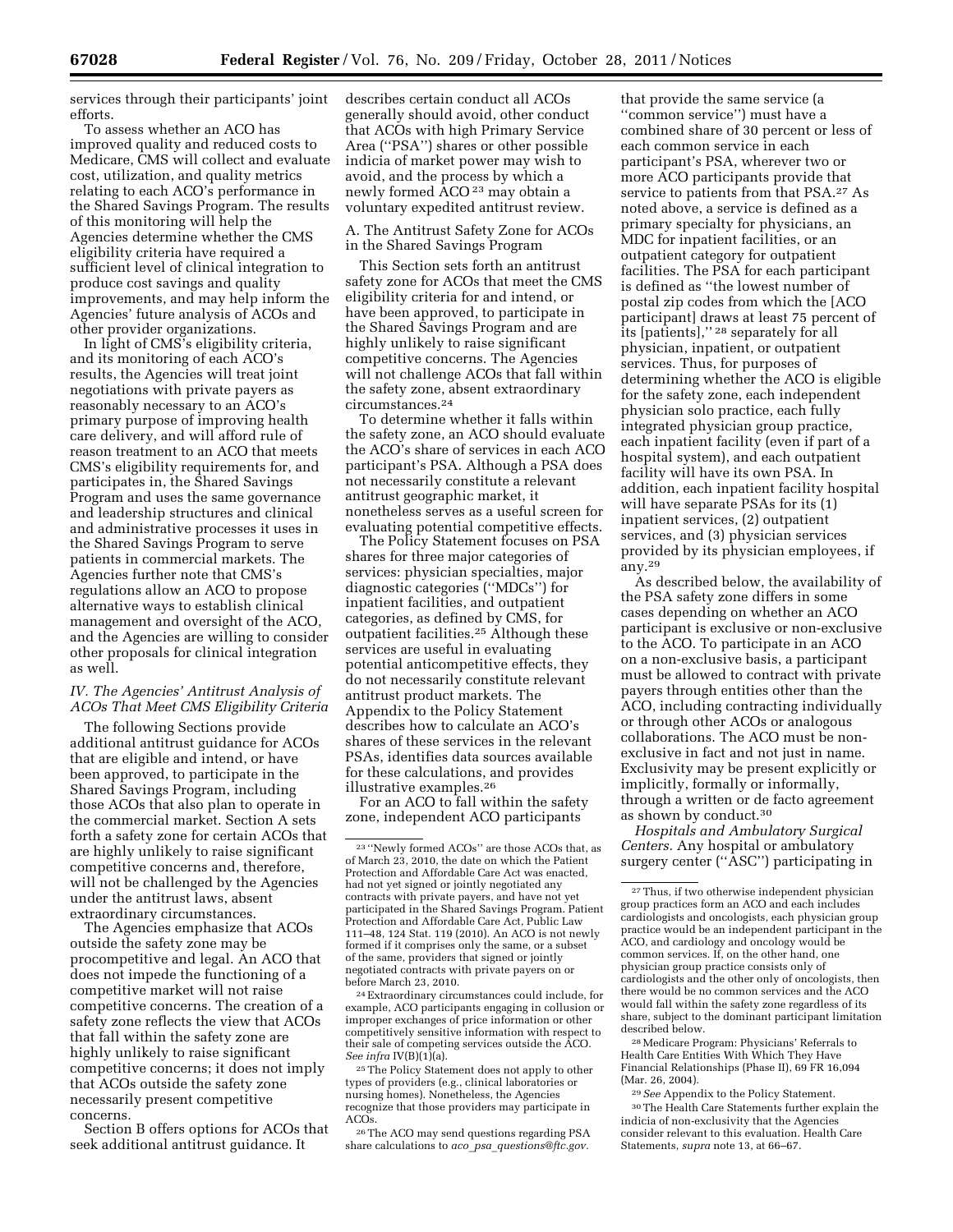an ACO must be non-exclusive to the ACO to fall within the safety zone, regardless of its PSA share.

*Physicians.* The safety zone for physicians (regardless of whether the physicians are hospital employees) does not differ based on whether the physicians are exclusive or nonexclusive to the ACO, unless they fall within the rural exception or dominant participant limitation described below.

#### 1. Rural Exception

An ACO that exceeds the 30 percent PSA share may still fall within the safety zone if it qualifies for this rural exception. The rural exception allows such an ACO to include one physician or physician group practice 31 per specialty from each rural area<sup>32</sup> on a non-exclusive basis and still fall within the safety zone, provided the physician's or physician group practice's primary office is in a zip code that is classified as ''isolated rural'' or ''other small rural.'' 33 Thus, an ACO may qualify for the safety zone as long as it includes only one physician or physician group practice per specialty for each county that contains at least one ''isolated rural'' or ''other small rural'' zip code, even if the inclusion of

32For the purposes of the Policy Statement, a ''rural area'' means any county containing at least one zip code that has been classified as ''isolated rural,'' or ''other small rural,'' according to the WWAMI Rural Health Research Center of the University of Washington's seven category classification. *[http://depts.washington.edu/uwruca/](http://depts.washington.edu/uwruca/ruca-maps.php)  [ruca-maps.php.](http://depts.washington.edu/uwruca/ruca-maps.php)* These are zip codes that have a Rural Urban Commuting Area (''RUCA'') code of 10.0, 10.2–10.6, 8.0, 8.2–8.4, or 9.0–9.2 as developed by the WWAMI Rural Health Research Center of the University of Washington and the U.S. Department of Agriculture's Economic Research Service. *[http://www.ers.usda.gov/briefing/Rurality/](http://www.ers.usda.gov/briefing/Rurality/RuralUrbanCommutingAreas/)  [RuralUrbanCommutingAreas/.](http://www.ers.usda.gov/briefing/Rurality/RuralUrbanCommutingAreas/)* The RUCA code for any particular zip code can be found at *[http://](http://depts.washington.edu/uwruca/ruca-download.php) [depts.washington.edu/uwruca/ruca-download.php.](http://depts.washington.edu/uwruca/ruca-download.php)* 

33A physician's or physician group practice's primary office is the office in which the majority of the physician's or physician group practice's patient visits take place. If no office serves a majority of a physician's patients, the majority of patient visits must take place in offices located in 'isolated rural" or "other small rural" zip codes to qualify for the rural exception.

these physicians causes the ACO's share of any common service to exceed 30 percent in any ACO participant's PSA.

Likewise, an ACO may include Rural Hospitals 34 on a non-exclusive basis and qualify for the safety zone, even if the inclusion of a Rural Hospital causes the ACO's share of any common service to exceed 30 percent in any ACO participant's PSA.

#### 2. Dominant Participant Limitation

The dominant participant limitation applies to any ACO that includes a participant with a greater than 50 percent share in its PSA of any service that no other ACO participant provides to patients in that PSA. Under these conditions, the ACO participant must be non-exclusive to the ACO for the ACO to fall within the safety zone.35 In addition, to fall within the safety zone, an ACO with a dominant participant cannot require a private payer to contract exclusively with the ACO or otherwise restrict a private payer's ability to contract or deal with other ACOs or provider networks.

\* \* \* \* \*

The safety zone will remain in effect for the duration of an ACO's agreement with CMS, provided the ACO continues to meet the safety zone's requirements. An ACO will not lose its safety zone status solely because it attracts more patients.

#### B. ACOs Outside the Safety Zone

ACOs that fall outside the safety zone may be procompetitive and lawful. An ACO that does not impede the

35For example, a physician group participating in the ACO may comprise a specialty not found in any other ACO participant. In this case, the ACO may be eligible for the safety zone even if the physician group's share exceeds 50 percent, but only if the physician group participates in the ACO on a nonexclusive basis and the ACO does not restrict a private payer's ability to contract or deal with other ACOs or provider groups.

functioning of a competitive market will not raise competitive concerns.36

Nonetheless, there may be circumstances in which an ACO would raise competitive concerns. This section describes some types of conduct by an ACO that, under certain circumstances, may raise competitive concerns and outlines how an ACO may obtain further antitrust guidance from the Agencies.

#### 1. Conduct To Avoid

a. Improper Sharing of Competitively Sensitive Information

Regardless of an ACO's PSA shares or other indicia of market power, significant competitive concerns can arise when an ACO's operations lead to price-fixing or other collusion among ACO participants in their sale of competing services outside the ACO. For example, improper exchanges of prices or other competitively sensitive information among competing participants could facilitate collusion and reduce competition in the provision of services outside the ACO, leading to increased prices or reduced quality or availability of health care services.37 ACOs should refrain from, and implement appropriate firewalls or other safeguards against, conduct that may facilitate collusion among ACO participants in the sale of competing services outside the ACO.38

b. Conduct by ACOs With High PSA Shares or Other Possible Indicia of Market Power That May Raise Competitive Concerns

For ACOs with high PSA shares or other possible indicia of market power, the Agencies identify four types of conduct that may raise competitive concerns.39 The Agencies recognize that

37Health Care Statements 4, 5, and 6 relate to the sharing of data and information among competing providers. The Health Care Statements set forth safety zones for providers' collective provision of fee- and non-fee-related information to health care purchasers and participation in exchanges of price and cost information. The Health Care Statements also provide further guidance on the distinctions between legitimate information sharing and information sharing that may facilitate collusion or otherwise raise competitive concerns. Health Care Statements, *supra* note 13, at 40–52.

38ACOs within the safety zone should also refrain from this conduct. *See supra* note 24.

39ACOs with high PSA shares or other possible indicia of market power also should consider the Continued

 $^{\rm 31}$  To qualify for the rural exception, the physician group practice must be treating patients as a fully integrated practice group as of the date of the Policy Statement. The practice group can add or eliminate physicians and still remain in the safety zone, as long as the number of full-time equivalent physicians in the practice group does not increase during the ACO's Shared Savings Program agreement period. For the purposes of the Policy Statement, Federally Qualified Health Centers and Rural Health Clinics, as defined by the Social Security Act, are considered physician group practices. 42 U.S.C. 1396d (2006); 42 U.S.C. 1395x(aa) (2006). A physician or physician group practice that qualifies for the rural exception may obtain ''call coverage'' from other physicians in the same rural area without losing its safety zone status as long as those physicians do not participate in the ACO.

<sup>34</sup>For the purposes of the Policy Statement, a Rural Hospital is defined as a Sole Community Hospital, a Critical Access Hospital, or any other acute care hospital located in a rural area that has no more than 50 acute care inpatient beds and is located at least 35 miles from any other inpatient acute care hospital. A Sole Community Hospital is a hospital that is paid under the Medicare hospital inpatient prospective payment system and meets the criteria for Sole Community Hospital status as specified at 42 CFR 412.92. *See also* Dep't of Health and Human Servs., Ctrs. for Medicare & Medicaid Servs., Sole Community Hospital, Rural Health Fact Sheet Series (Oct. 2010), *available at [https://](https://www.cms.gov/MLNProducts/downloads/SoleCommHospfctsht508-09.pdf)  [www.cms.gov/MLNProducts/downloads/](https://www.cms.gov/MLNProducts/downloads/SoleCommHospfctsht508-09.pdf)  [SoleCommHospfctsht508-09.pdf;](https://www.cms.gov/MLNProducts/downloads/SoleCommHospfctsht508-09.pdf)* Social Security Act, 42 U.S.C. 1395ww(d)(5)(D)(iii) (2006). A Critical Access Hospital is a hospital that has been certified as a Medicare Critical Access Hospital, as described in 42 CFR part 485 subpart F. *See* also 42 U.S.C. 1395i–4(c)(2).

<sup>36</sup>The Agencies emphasize that PSA shares are useful as a screening device and that alternative data and information also may be useful in evaluating the likely competitive significance of a particular ACO. The Agencies recognize that an ACO may have reliable evidence other than PSA shares from which the ACO may reasonably conclude that the ACO is unlikely to raise competitive concerns.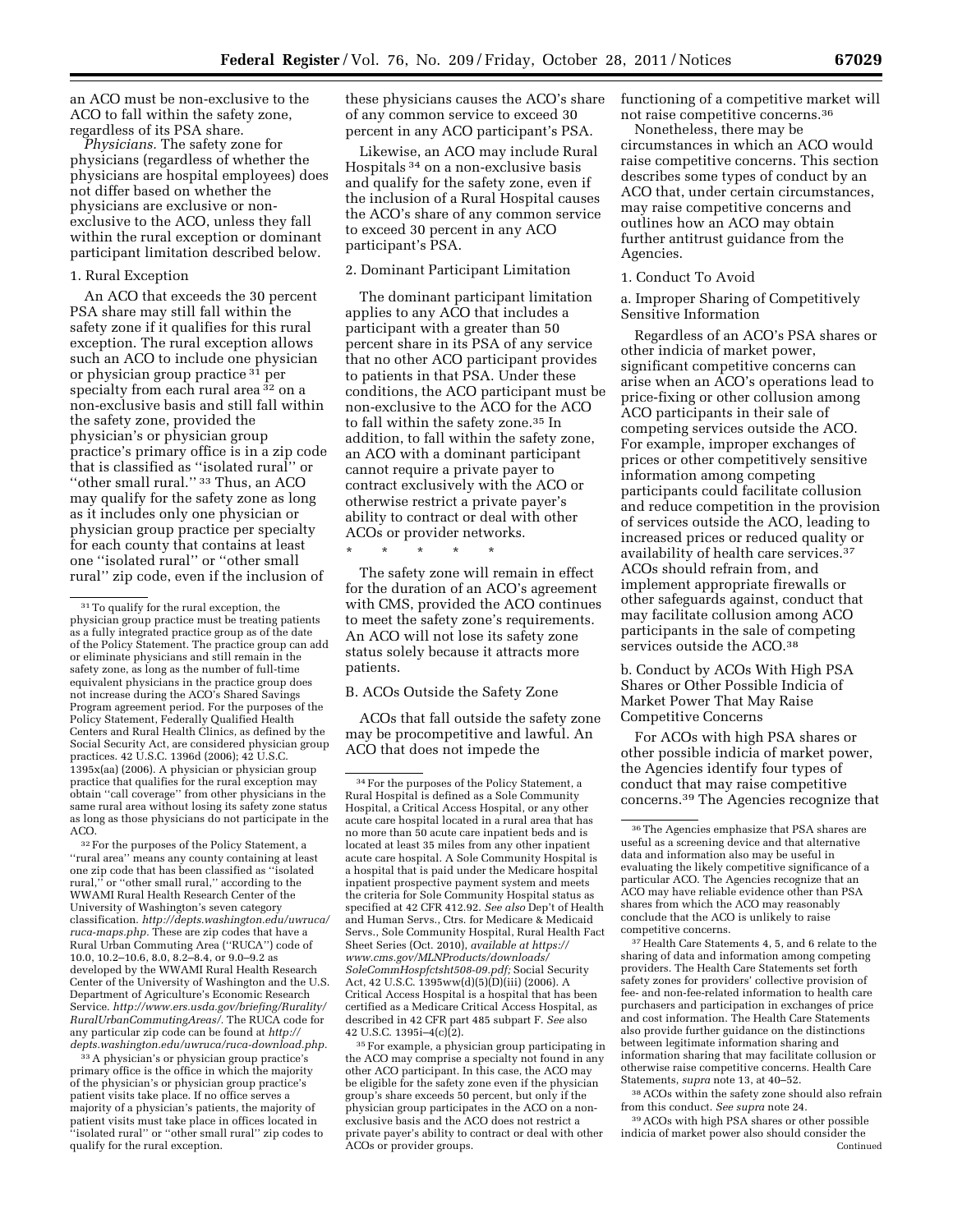some of the conduct described in (1) through (4) below may be competitively neutral or even procompetitive, depending on the circumstances, including whether the ACO has market power. For example, an ACO that requires its participants to contract exclusively through the ACO to increase the ACO's efficiency is generally less likely to raise competitive concerns the greater the number of competing ACOs or independent providers available to contract with private payers or to participate in competing ACOs or other analogous collaborations.

An ACO with high PSA shares or other possible indicia of market power may wish to avoid the conduct set forth in (1) through (4) below. Depending on the circumstances, the conduct identified below may prevent private payers from obtaining lower prices and better quality service for their enrollees:

1. Preventing or discouraging private payers from directing or incentivizing patients to choose certain providers, including providers that do not participate in the ACO, through ''antisteering,'' ''anti-tiering,'' ''guaranteed inclusion,'' ''most-favored-nation,'' or similar contractual clauses or provisions.

2. Tying sales (either explicitly or implicitly through pricing policies) of the ACO's services to the private payer's purchase of other services from providers outside the ACO (and vice versa), including providers affiliated with an ACO participant (e.g., an ACO should not require a purchaser to contract with all of the hospitals under common ownership with a hospital that participates in the ACO).

3. Contracting on an exclusive basis with ACO physicians, hospitals, ASCs, or other providers, thereby preventing or discouraging those providers from contracting with private payers outside the ACO, either individually or through other ACOs or analogous collaborations.40

4. Restricting a private payer's ability to make available to its health plan enrollees cost, quality, efficiency, and performance information to aid enrollees in evaluating and selecting providers in the health plan, if that information is similar to the cost,

quality, efficiency, and performance measures used in the Shared Savings Program.

2. Availability of Expedited Voluntary Antitrust Review

Any newly formed ACO 41 that desires further antitrust guidance regarding its formation and planned operation can seek expedited 90 day review from the Agencies.42 During expedited review, the reviewing Agency will examine whether the ACO will likely harm competition by increasing the ACO's ability or incentive profitably to raise prices above competitive levels or reduce output, quality, service, or innovation below what likely would prevail in the absence of the ACO.43 To the extent possible in the 90 day review period, the Agency will consider factors in the rule of reason analysis as explained in the *Antitrust Guidelines for Collaborations Among Competitors* and the Health Care Statements.44

The ACO should submit its request for expedited review, along with a completed cover sheet (available on the Agencies' Web sites), to both Agencies before its entrance into the Shared Savings Program, and the Agencies will then promptly determine, and notify the applicant, which Agency will be the reviewing Agency.45 As soon as the Agencies notify the applicant which Agency will be the reviewing Agency, the applicant should provide all of the documents and information listed below to the reviewing Agency. The Agencies shall establish a Federal Trade Commission/Department of Justice ACO Working Group to collaborate and discuss issues arising out of the ACO reviews. This process will allow ACOs to rely on the expertise of both Agencies and ensure efficient, cooperative, and expeditious reviews.46

<sup>41</sup>*See supra* note 23. 42When the Federal Trade Commission is the reviewing Agency, Commission staff will perform the ACO review pursuant to the Commission's authorization of its staff in 16 CFR 1.1(b). When the Antitrust Division is the reviewing Agency, the Assistant Attorney General in charge of the Antitrust Division or the Assistant Attorney General's delegate will sign the review letter. 28

CFR 50.6.<br>43 See Collaboration Guidelines, supra note 9, 1.2. <sup>44</sup> See id. 3.3; Health Care Statements, *supra* note 13, Statements 8 and 9.

<sup>45</sup> A request for an expedited review must be submitted in writing to either (1) the Office of the Assistant Attorney General, Antitrust Division, Department of Justice, Main Justice Building, Room 3109, 950 Pennsylvania Avenue NW., Washington, DC 20530 (for non-U.S. Postal Service deliveries, use ZIP code 20004), and to the Federal Trade Commission, Bureau of Competition, Premerger Notification Office, Room 303, 600 Pennsylvania Avenue NW., Washington, DC 20580 or (2) *[acorequest@usdoj.gov](mailto:acorequest@usdoj.gov)* and *[acorequest@ftc.gov.](mailto:acorequest@ftc.gov)* 

46For example, it has been standard practice for the Agencies to share with each other their

To start the 90 day review, the reviewing Agency must receive all of the following documents and information: 47

1. The application and all supporting documents that the ACO plans to submit, or has submitted, to CMS, including a sample of each type of participation agreement and each type of document that reflects a financial arrangement between or among the ACO and its participants, as well as the ACO's bylaws and operating policies.

2. Documents discussing

a. the ACO's business strategies or plans to compete in the Medicare and commercial markets, including those relating to the ACO's likely impact on the prices, cost, or quality of any service provided by the ACO to Medicare beneficiaries, commercial health plans, or other payers; and

b. the level and nature of competition among participants in the ACO, and the competitive significance of the ACO and ACO participants in the markets in which they provide services.

3. Information sufficient to show the following:

a. The common services that two or more ACO participants provide to patients from the same PSA, as described in the Appendix, and the identity of the ACO participants or providers providing those services.

b. The PSA of each ACO participant, and either PSA share calculations the ACO may have performed or other data that show the current competitive significance of the ACO or ACO participants, including any data that describe the geographic service area of each participant and the size of each participant relative to other providers serving patients from that area.

c. Restrictions that prevent ACO participants from obtaining information regarding prices that other ACO participants charge private payers that do not contract through the ACO.

d. The identity, including points of contact, of the five largest commercial health plans or other private payers, actual or projected, for the ACO's services.

e. The identity of any other existing or proposed ACO known to operate, or

likely competitive effects of other types of conduct in which they engage.

<sup>40</sup>Note that, although CMS requires the physician practice through which physicians bill for primary care services and to which Medicare beneficiaries are assigned to contract exclusively with one ACO for the purposes of beneficiary assignment, CMS does *not* require either those individual physicians or physician practices to contract exclusively through the same ACO for the purposes of providing services to private health plans' enrollees. CMS ACO Rule, *supra* note 20.

proposed health care business review and staff advisory opinion letters before issuing them in final form to ensure application of consistent standards of antitrust review.

<sup>47</sup>The ACO must represent in writing that it has undertaken a good-faith search for the documents and information specified in the Policy Statement and, where applicable, provided all responsive material. Moreover, the Agencies may request additional documents and information where necessary to evaluate the ACO. A request for additional documents and information, however, will not extend the 90 day review period.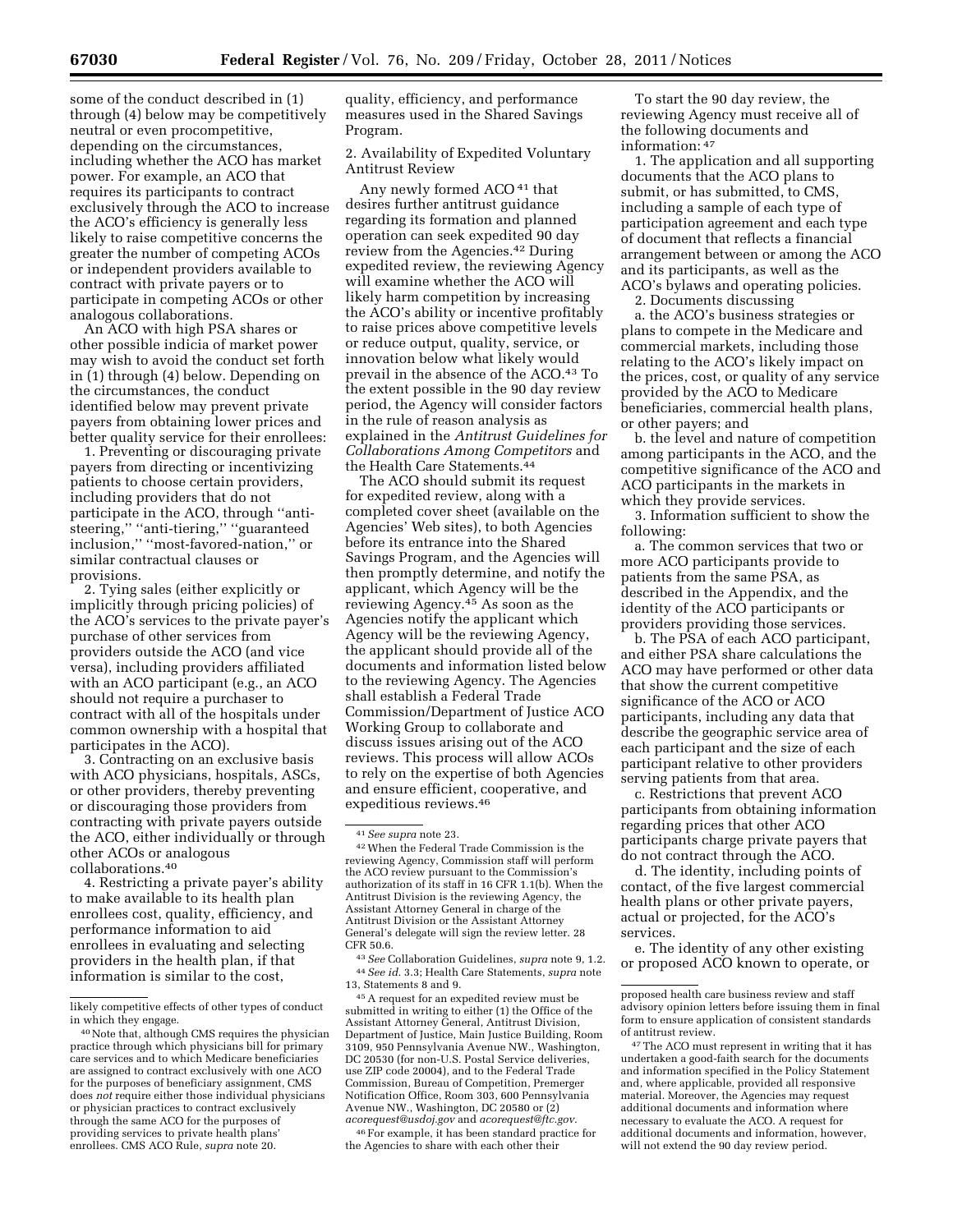known to plan to operate, in any market in which the ACO will provide services.

Moreover, the ACO may submit any other documents and information that it believes may be helpful to the Agency in assessing the ACO's likely impact on competition. The documents and information may include anything that may establish a clearer picture of competitive realities in the market, including:

1. evidence that the ACO is not likely to have market power in the relevant market;

2. any substantial procompetitive justification for why the ACO needs its proposed composition to provide highquality, cost-effective care to Medicare beneficiaries and patients in the commercial market; and

3. if relevant, an explanation as to why the ACO engaging in any of the four types of conduct listed in Section IV.B of the Policy Statement would not be anticompetitive or might even be procompetitive.

Within 90 days of receiving all of the above documents and information,<sup>48</sup> the reviewing Agency will advise the ACO that the ACO's formation and operation, as described in the documents and information provided to the Agency,

1. does not likely raise competitive concerns or, if appropriate, does not likely raise competitive concerns conditioned on the ACO's written agreement to take specific steps to remedy concerns raised by the Agency;

2. potentially raises competitive concerns; or

3. likely raises competitive concerns.

As is current practice, both the request letter and the reviewing Agency's response will be made public consistent with applicable confidentiality provisions.49 Also, consistent with current practice, if it appears that an ACO's formation or conduct may be anticompetitive, the Agency may investigate the ACO and, if appropriate, take enforcement action at any time before or during the ACO's

participation in the Shared Savings Program.

#### **Appendix**

This Appendix explains how to calculate the PSA shares of common services discussed in the Policy Statement.50 There are three steps:

1. Identify each service provided by at least two independent ACO participants (i.e., each common service). A service is defined as follows:

a. For physicians, a service is the physician's primary specialty, as designated on the physician's Medicare Enrollment Application. Each specialty is identified by its Medicare Specialty Code (''MSC''), as defined by CMS.<sup>51</sup>

b. For inpatient facilities (*e.g.*, hospitals), a service is an MDC.<sup>52</sup>

c. For outpatient facilities (*e.g.*, ASCs or hospitals), a service is an outpatient category, as defined by CMS.53

2. Identify the PSA(s) for each participant (*e.g.,* physician group, inpatient facility, or outpatient facility) in the ACO that provides any common service. For each participant, the PSA is defined as the lowest number of postal zip codes from which the participant draws at least 75 percent of its patients.54 Each independent physician solo practice, each fully integrated physician group practice, each inpatient facility (even if part of a hospital system), and each outpatient facility will have its own PSA. In addition, each inpatient facility will have a separate PSA for inpatient services, outpatient services, and physician services provided by its physician employees.

3. Separately for each common service, calculate the ACO's PSA share in the PSA of each participant that provides that service if at least two participants provide that service to patients from that PSA. If an entity owned by an ACO participant provides services in a PSA, those services should be included in the share calculation regardless of whether the affiliated organization participates in the ACO.

a. For physician services, the ACO should calculate its shares of Medicare fee-forservice allowed charges (*i.e.*, the amount that a provider is entitled to receive for the service provided) during the most recent calendar year for which data are available.

51CMS will make publicly available the most current list of applicable specialties. Specialty Codes 01 (general practice), 08 (family practice), 11 (internal medicine), and 38 (geriatric medicine) are considered ''Primary Care'' specialties, and are treated as a single service for the purposes of the Policy Statement.

52CMS will make publicly available the most current list of MDCs.

53CMS will make publicly available a list of applicable outpatient categories as well as data necessary to assign procedure codes to the appropriate category.

54This PSA calculation is based on the Stark II regulations. Medicare Program: Physicians' Referrals to Health Care Entities With Which They Have Financial Relationships (Phase II), 69 FR 16,094 (Mar. 26, 2004).

CMS will make public the data necessary to identify the full range of services and the aggregate fee-for-service allowed charges for each service, by zip code.

b. For inpatient services, the ACO should calculate its shares of inpatient discharges, using state-level all-payer hospital discharge data where available, for the most recent calendar year for which data are available. For ACOs located in a state where all-payer hospital discharge data are not available, the ACO should calculate its shares of Medicare fee-for-service payments during the most recent federal fiscal year for which data are available. CMS will make public the data necessary to identify the full range of services and the aggregate fee-for-service payments for each service, by zip code.

c. For outpatient services, the ACO should calculate its shares of Medicare fee-forservice payments for hospitals and fee-forservices allowed charges for ASCs during the most recent calendar year for which data are available, or the ACO can use state-level allpayer claims data, if available. CMS will make public the data necessary to identify the full range of services and the aggregate fee-for-service payments and allowed charges for each service, by zip code.

For those services that are rarely used by Medicare beneficiaries (*e.g.*, pediatrics, obstetrics, gynecology, and neonatal care) and for which all-payer data are not available, the ACO may use other available data to determine the relevant shares. For example, for those services, data on the number of active physicians within the specialty and located within the PSA may be a reasonable alternative for the purposes of calculating shares of physician services.

#### **Example of How To Calculate an ACO's PSA Shares**

The following example illustrates how to calculate the ACO's relevant PSA shares. Assume that two independent physician practices, two independent hospitals, and an ASC propose to form an ACO. For purposes of this example, further assume that the hospitals do not directly employ physicians. If they do, then services provided by the hospitals' employed physicians would need to be taken into account in determining the PSA and calculating the ACO's shares for each common physician service where at least two participants provide that service to patients from the same PSA.

For the physician groups:

1. Identify the physician groups' common MSCs. In this example, Physician Group A (''PG A'') has physicians with general surgery (MSC 02) and orthopedic surgery specialties (MSC 20). Physician Group B (''PG B'') has physicians with orthopedic surgery (MSC 20) and cardiology (MSC 06) specialties. The only common service is orthopedic surgery, not general surgery or cardiology, because PG A does not have cardiologists and PG B does not have general surgeons.

2. Identify the zip codes that make up the PSA for each physician group. In this example, there will be two PSAs: one for PG A (''PSA A'') and one for PG B (''PSA B'').

3. Determine the ACO's share in each of the PSAs. In this example, both PG A's and PG B's orthopedic surgeons serve patients

<sup>48</sup>Upon the applicant's request, the reviewing Agency may extend the review beyond 90 days, subject to the availability of resources or other discretionary considerations.

<sup>49</sup>The provisions regarding public access to review information, non-disclosure of competitively sensitive or business confidential information, and retention of review information set forth in 28 CFR 50.6 (2010) (U.S. Department of Justice business review letters) and 16 CFR 1.1–1.4 (2010) (FTC advisory opinions) will generally apply to the expedited review process. Requesters should follow applicable Agency procedures governing the designation of competitively sensitive business information and other information the requesters wish not to be made public in connection with a review request. *See* 28 CFR 50.56 (U.S. Department of Justice procedures); 16 CFR 4.2, 4.9, and 4.10 (FTC procedures).

<sup>50</sup>Any ACO participant that wants to determine whether it meets the dominant participant limitation of the safety zone should calculate its PSA share in a similar manner.